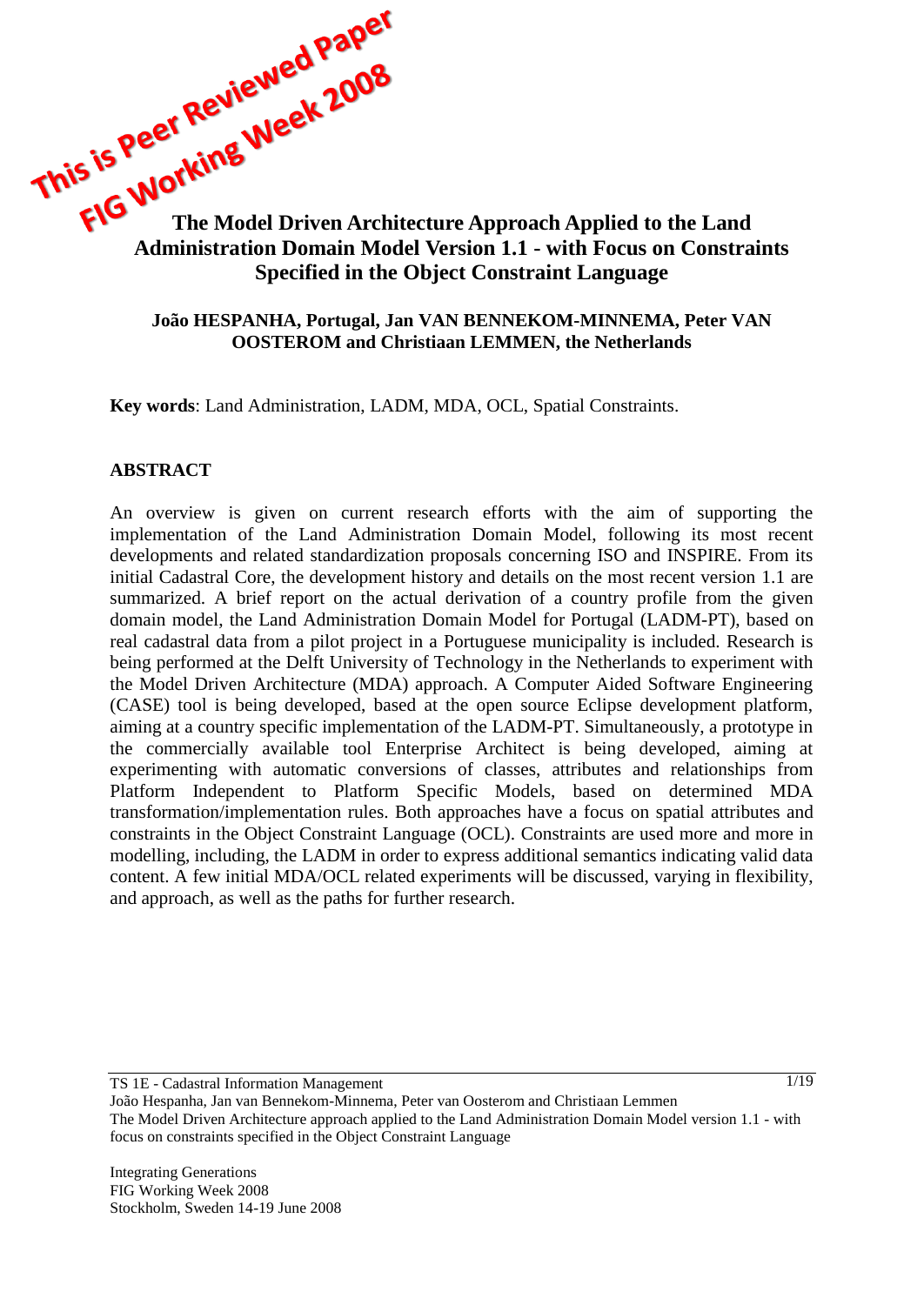# **The Model Driven Architecture Approach Applied to the Land Administration Domain Model Version 1.1 - with Focus on Constraints Specified in the Object Constraint Language**

## **João HESPANHA, Portugal, Jan VAN BENNEKOM-MINNEMA, Peter VAN OOSTEROM and Christiaan LEMMEN, The Netherlands**

## **1. INTRODUCTION**

Cadastre 2014 (Kaufmann, Steudler, 1998) concerned a view on the future developments of Cadastres. This view was widely recognised and used in cadastral "renovations". Now, in 2008, the Cadastre 2014 can also be seen a first (user driven) step into the standardisation of Cadastre. It is based on the 'Object' (land) – 'Right' (people – land relation) – 'Subject' (persons) approach; also supported by (Henssen, 1995). One key issue in the Cadastre 2014 view is the application of object orientated systems.

The Land Administration Domain Model (LADM) – earlier named the "Core Cadastral Domain Model" (van Oosterom et al., 2006) aims to support "an extensible basis for efficient and effective cadastral system development based on a model driven architecture (MDA)" and to "enable involved parties, both within one country and between different countries, to communicate based on the shared ontology implied by the model".

The 'drivers' in such architecture are models which are developed in itself in a standardised approach: the Unified Modelling Language. The diagrams as a result of a modelling exercise can be used for software generation. This paper overviews the status of supporting tools in this type of software generation in relation to the LADM – which includes both the legal administrative and the spatial component of a land administration.

As it can be observed in the development of Relational Database Management Systems (RDBMS) that the supporting functionality for spatial data, spatial operators and spatial indexing did not have the first priority; it took some time before this type of functionality was available – after substantial efforts made by organisations such as the Open Geospatial Consortium (OGC) and the International Organization for Standardization (ISO). Something similar can be observed now in relation to Model Driven Architectures: the supporting tools are available, but the support in generating software with spatial functionality is not yet optimal. Especially the synchronizing/upgrading of generated software after changing UML (Unified Modelling Language) diagrams (initiated by changing user requirements) disserves further attention within existing MDA tools. This paper tries to support in this – driven by the awareness of the urgent needs of easy manageable land administration applications worldwide.

Section 2 gives an overview of the status of LADM development – the LADM has been submitted as a New Working Item Proposal (NWIP) to the ISO by the FIG. Section 3

TS 1E - Cadastral Information Management

Integrating Generations FIG Working Week 2008 Stockholm, Sweden 14-19 June 2008

João Hespanha, Jan van Bennekom-Minnema, Peter van Oosterom and Christiaan Lemmen The Model Driven Architecture approach applied to the Land Administration Domain Model version 1.1 - with focus on constraints specified in the Object Constraint Language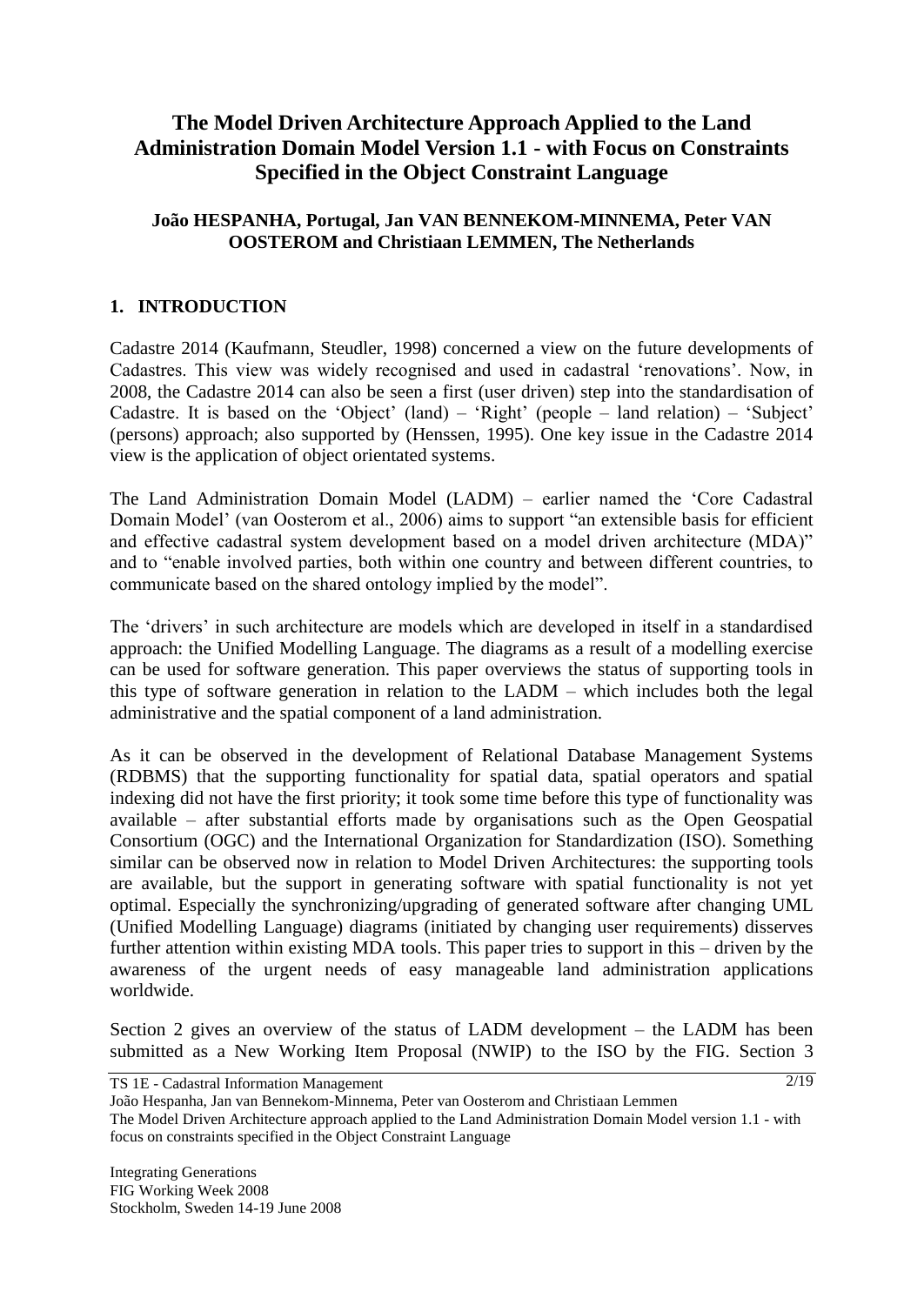introduces an integrated country profile based on a case from Portugal. In section 4 the MDA approach in relation to the LADM is introduced, and experienced are reported. Given the growing importance of using constraints in modelling, including the LADM (e.g. the sum of all shares of members in a group must total to 1), section 5 discusses the use of the Object Constraint Language (OCL) in addition to using UML in the context of the MDA approach. Finally, the paper ends with conclusions and recommendations in section 6.

## **2. THE LAND ADMINISTRATION DOMAIN MODEL VERSION 1.1**

The versions of the Land Administration Domain Model (LADM) are described in a series of publications of which the last one was presented at the FIG congress in Munich, Germany, October 2006 (Lemmen and van Oosterom, 2006). This was called version 1.0 of the FIG Core Cadastral Domain Model (CCDM), also called the Munich-version. Due to several developments the model has been further refined and developed into the version 1.1, presented in this section. One remarkable difference is the change of name from CCDM to LADM. The reason for this is the fact that the term "cadastral" was not perceived by everyone to cover both the legal/administrative side and the geometric side of such a registration. This became clear in some of the comments received on the ISO New Work Item Proposal (NWIP 1859, CCDM), as well as in discussions with experts from UN-Habitat. The term "Cadastre" is associated with formal systems – it is most relevant that non-cadastral approaches are included. As the term "land administration" better covers the full scope of the model, it was therefore decided to change the name, despite all the drawbacks of dropping the reasonably well know term CCDM after more than five years.

The LADM has been used as an example in the INSPIRE document D2.6: Methodology for the development of data specifications (Annex C), in which also several elements of the INSPIRE Generic Conceptual Model (document D2.5) were included, such as the VersionedObject class. Every object class that needs versioning, inherits from this class (as other "themes" within INSPIRE would also do). In this way, it is not needed anymore to explicit add the tmin and tmax attributes to the core classes RegisterObject, RRR and Person. An extension of the new model is the inclusion of a new class: LegalNetwork as specialization of OtherRegisterObject. This class has an external reference to a physical network description in the information source at the organization responsible for the network. Other relevant attributes of the LegalNetwork class are belowSurface and dangerous (both Boolean), networkType (gas, water, telecom, etc.) and networkStatus (planned, inUse, outOfUse). Note that only the legal space related to the network is registered within the LADM and not the network itself. As the LegalNetwork is a subclass of RegisterObject, it is related to a Person via RRR (see Fig. 1 below).

TS 1E - Cadastral Information Management

João Hespanha, Jan van Bennekom-Minnema, Peter van Oosterom and Christiaan Lemmen The Model Driven Architecture approach applied to the Land Administration Domain Model version 1.1 - with focus on constraints specified in the Object Constraint Language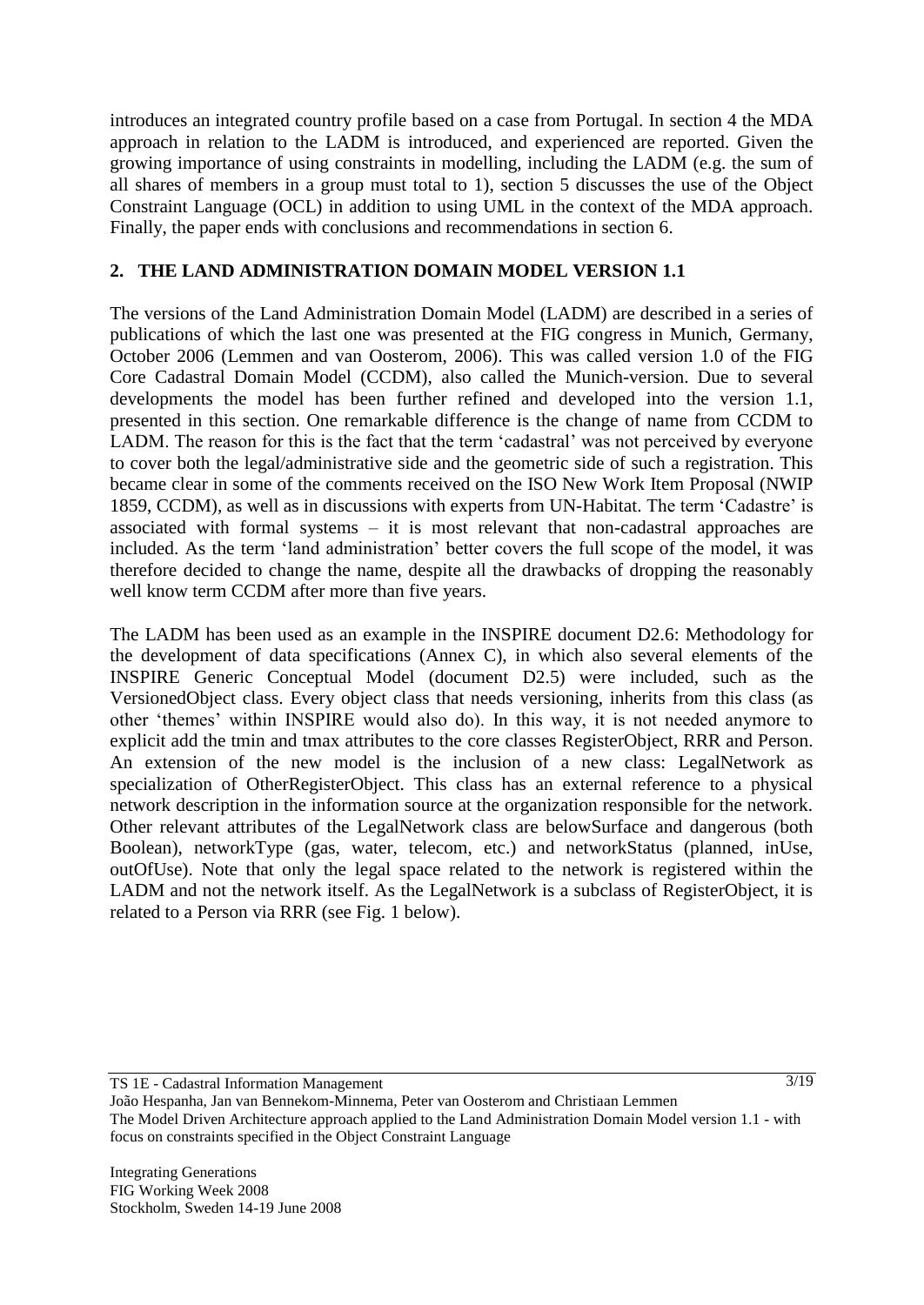

**Figure 1** - Overview of the Land Administration Domain Model Version 1.1 (not showing the survey and the geometry/topology packages)

TS 1E - Cadastral Information Management

4/19

João Hespanha, Jan van Bennekom-Minnema, Peter van Oosterom and Christiaan Lemmen The Model Driven Architecture approach applied to the Land Administration Domain Model version 1.1 - with focus on constraints specified in the Object Constraint Language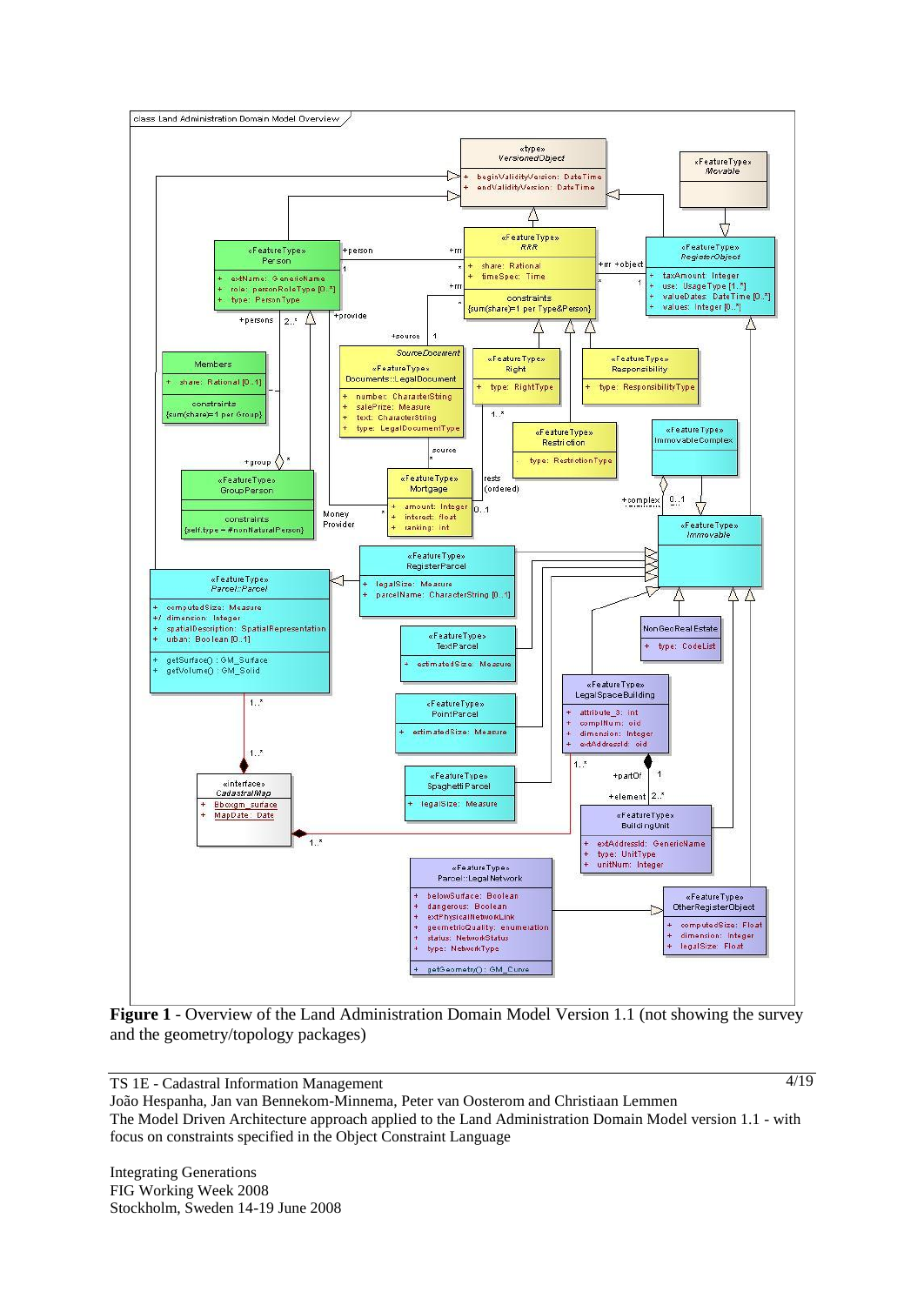In order to keep the model as simple as possible, a number of subclasses have been removed in case no specific attributes, associations or operations for these subclasses could be defined. As the person registration itself is outside the scope of the LADM, both for natural and nonnatural person, the only attribute is a reference to an external object and this is equal in both subclasses. Therefore, these subclasses have been removed. The class Person has now an additional attribute type (PersonType indicating a natural or non-natural Person) and the class has been made instanciable (as it was an abstract class before). Something similar happened to BuildingUnit and its two (old) specializations SharedUnit and IndividualUnit. Also here no difference in attributes and associations of the subclasses, so these were removed and their parent class has been extended with an attribute type (i.e. UnitType indicating a shared or individual unit).

Perhaps the most remarkable change in the LADM version 1.1 is the fact that the model is now fully compliant with ISO 19107 Spatial Schema, and in the past the CCDM used a more free interpretation of geometry and topology classes (same intention, but slightly different model). Direct from ISO 19107 are now the classes TP\_Solid, TP\_Face, TP\_Edge, TP\_node, and their 4 directed counterparts. A Parcel has a spatialDescription attribute of type SpatialRepresentation, which is a union of TP\_Face (in 2D) and TP\_Solid (in 3D). Constraints are used to indicate valid representations in the 2D and 3D case. Finally, the SurveyPoint information is attached to the topological primitives (ISO/TC211, 2003) providing the basis for the geometric realization. Of course it remains possible to include in a country profile "boundary" related attributes as field survey observations, name of the responsible surveyor, date of survey, etc.

## **3. INTEGRATED COUNTRY PROFILE FOR PORTUGAL: LADM-PT**

This section describes an example of how the LADM (understanding/communication and efficiency/development) goals are being fulfilled through a case study on the current cadastral situation and development efforts concerning the Portuguese Cadastre, integrated in a PhD research at Delft University of Technology in the Netherlands.

Current research efforts also include an implementation proposal, which is on the MDA approach, aiming at a higher degree of automation or at least computer support regarding the generation of database schema and other database artefacts from the original specification of a UML Model. Other MDA results could include: generation of GML compliant schemas for data exchange and the generation of parts of the user interface. This will be described in more detail in section 4.

The LADM should provide a first, generic view of the main objects and their association into dedicated packages, which should be considered on the design (or reform/renovation) of a Land Administration Information System. At this level, the LADM corresponds to a Platform Independent Model (PIM) according MDA terminology (Gaševic 2006; chapter 4), once it conveys the basic ontology of the domain irrespective of any considerations regarding

TS 1E - Cadastral Information Management

João Hespanha, Jan van Bennekom-Minnema, Peter van Oosterom and Christiaan Lemmen The Model Driven Architecture approach applied to the Land Administration Domain Model version 1.1 - with focus on constraints specified in the Object Constraint Language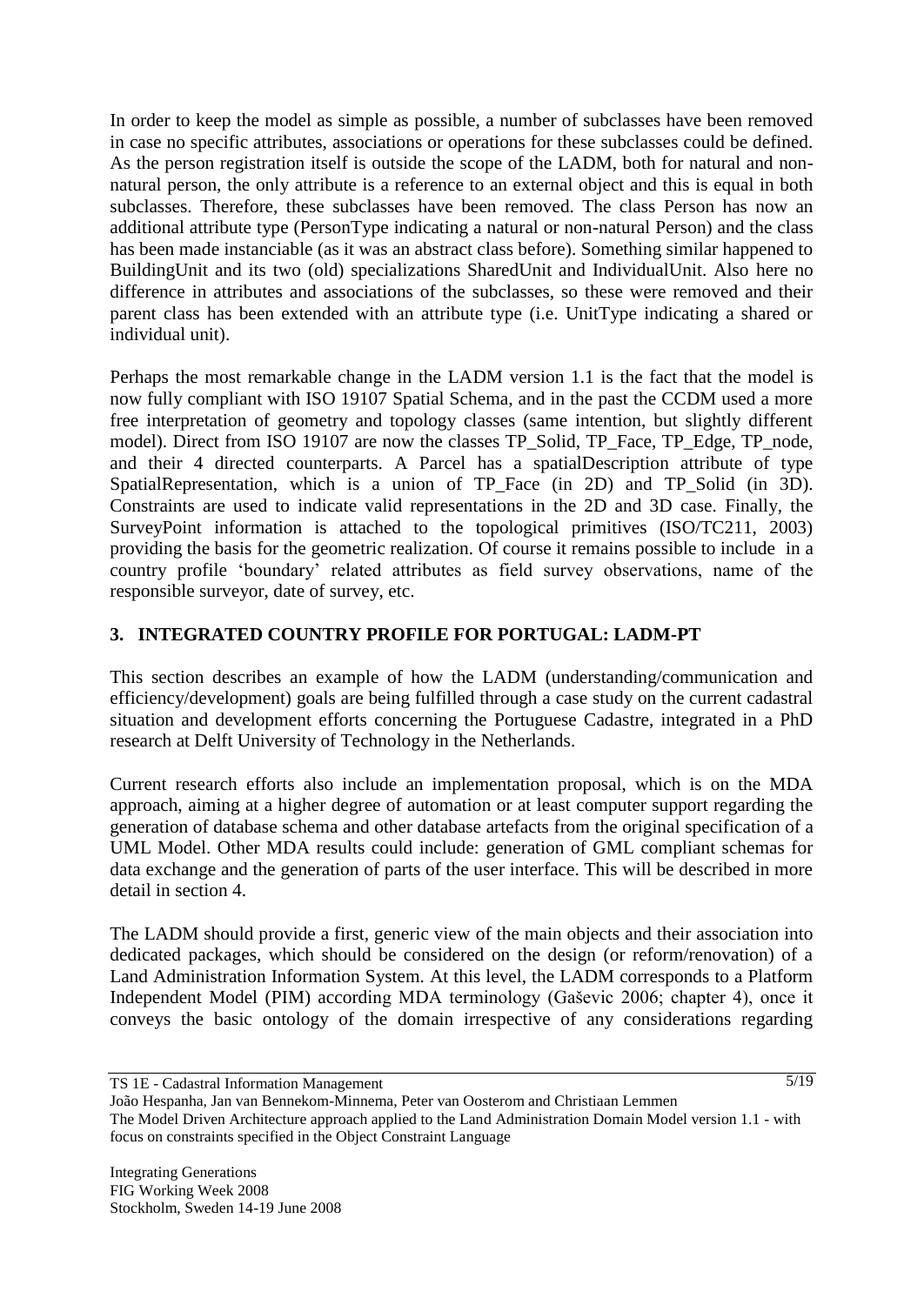implementation, like computer data representations and platforms, specific database schemas and other implementation details.

Considered as a PIM, the Land Administration Domain Model it is absolutely not meant to define a worldwide applicable standard for a Land Administration Information System. Instead, it should be considered as supplying a generic blueprint that must be adapted to each country situation, while carefully considering a number of requirements, summarized below, constituting the so called Country Profile:

- Existing technologies and extent of cadastral coverage in the country, mainly dealing with surveying and mapping regulations;
- Institutional settings contributing to the definition of the set of Register Objects;
- **Legal and regulatory framework governing Rights, Restrictions and Responsibilities in** Land, including both the fields of private (usually through a Land Registry) and public law;

Within the MDA approach, this can also be classified as a Model Transformation (PIM -> PIM), generating a Country specific LADM which is still a Platform Independent Model. This Country specific Domain Model was not developed in a single iteration, but (until now) two successive iterations. First, the RegisterObject/Immovable/RegisterParcel (and other Parcel descriptions) and OtherRegisterObject from the former CCDM were considered in order to derive a Country Profile centred on the Cadastral functions (Hespanha et al, 2006). Although other packages were also considered at that time, the need to further refine the Legal and Administrative packages lead to a second proposal, encompassing both the Parcel related objects resulting from Private Law and the OtherRegisterObject resulting from Public Law and Regulations (Hespanha et al, 2007). All the above referred object classes are depicted on the class diagram in Fig. 1, the class names being still the same as in CCDM.

Conceptually, this integration mainly refers to the Legal Domain, reflecting also the evolution from the CCDM to the LADM, and offering a contribution to tackle the problem identified in the Bathurst Declaration (1999): "…most land administration systems today are not adequate to cope with increasingly complex range of rights, restrictions and responsibilities in relation to land."

In order to derive a PIM which can be further implemented on a computer based system supporting standardized spatial objects, it was decided to define a new UML Profile (a standard UML extension mechanism) which builds on the Simple Features Access for Structured Query Language (SQL) standard (OGC, 2006).

The current version of LADM-PT ( $PT =$  Portugal) was manually derived from previous versions of LADM and considers a number of technical, administrative and legal regulations which constitute the existent Portuguese Cadastral framework. This being the main source of requirements regarding adaptation of Parcel related packages, described in sub-section 3.1, while the Portuguese Civil Code and a number of other Law Decrees together form the requirements for the Legal and Administrative packages are described in sub-section 3.2.

TS 1E - Cadastral Information Management

<sup>6/19</sup>

João Hespanha, Jan van Bennekom-Minnema, Peter van Oosterom and Christiaan Lemmen The Model Driven Architecture approach applied to the Land Administration Domain Model version 1.1 - with focus on constraints specified in the Object Constraint Language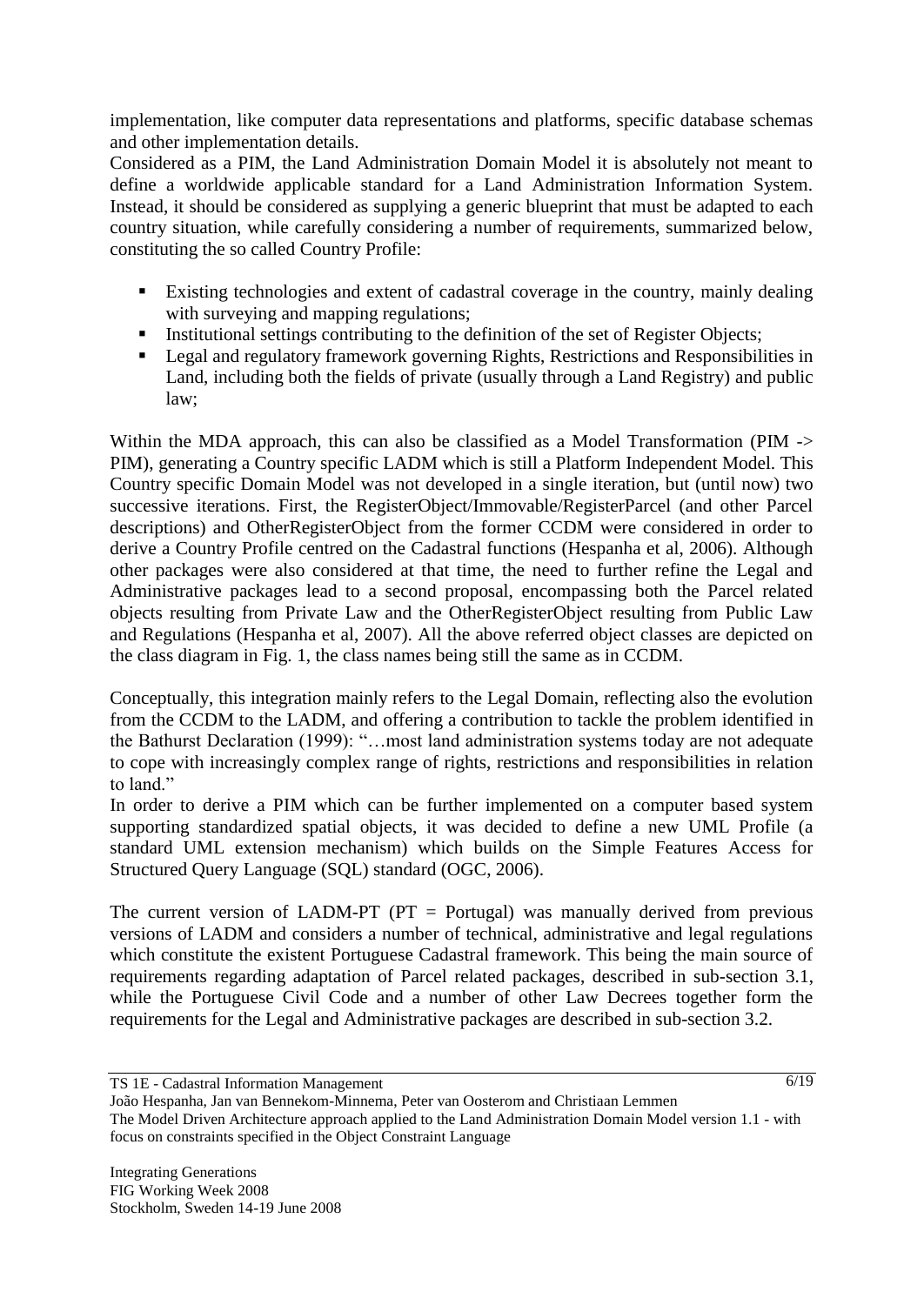## **3.1 Cadastral Objects and Geometry Packages**

The objects directly related to the spatial representation of the RegisterParcel on the Portuguese Cadastre are grouped around the Parcel\_G Class, which plays a fundamental role in the Cadastral component. Parcel\_G objects store the geometry of each Immovable Property (thus, under Private Law) surveyed by the Cadastre and have a Land Registry counterpart, the RegisterParcel PT. Both Parcel G and RegisterParcel PT classes are specializations of LADM RegisterParcel, imposed by specific organizational and institutional arrangements within the country (separate Cadastral Surveying and Land Registry organizations). The SheetSocialArea class from LADM-PT is a specialization from the LADM ServingParcel, where the joint owner is in fact the State, whereas in LADM the 'owners' would be the surrounding parcels using the ServingParcel. The Unit class in LADM-PT exactly corresponds to the BuildingUnit definition of LADM, while the Building class in LADM-PT corresponds just to its physical limits, and so is a derivation from the LADM LegalSpaceBuilding (see lower right corner of Fig. 1).

The examples introduced above show the main range of choices when deriving a specific country profile from the LADM. Modifications should be imposed by previously identified requirements and should follow regular UML constructs, further refined by the use of constraints, which should use OCL wherever possible as a standard approach in constraint setting; see section 5.

The classes belonging to the Portuguese Cadastral component were implemented into a prototype Cadastral Data Base belonging to the Ílhavo Municipality, following a protocol with University of Aveiro. An attempt was made in order to derive it from the UML Model through the use of a CASE tool, but software version incompatibilities dictated a manual implementation into an ArcGIS Geodatabase.

## **3.2 Legal and Administrative Packages**

As referred previously, the Legal and Administrative Country Profile for the LADM-PT was obtained as result of a second modelling iteration. The higher-level conceptual model for the Legal Domain was based on another PhD research effort (Paasch, 2005) which perfectly fits into the current Legal component of the LADM.

The core abstract legal class in LADM-PT is no longer the LADM's RRR (Rights, Restrictions and Responsibilities), but Forms of Property. The name represents a high-level concept regarding the different forms of property recognized in the Portuguese Constitution. Previous results concerning the application of this classification schema to the Portuguese legislative framework were reported on (Hespanha et al, 2007; waits publication).

For practical purposes, the implication is that the LADM (or at least the LADM-PT) extends its modelling domain to all the different types of Land Parcels, defined by related Forms of Property, being privately owned, public domain or held in common (this last one called

TS 1E - Cadastral Information Management

João Hespanha, Jan van Bennekom-Minnema, Peter van Oosterom and Christiaan Lemmen The Model Driven Architecture approach applied to the Land Administration Domain Model version 1.1 - with focus on constraints specified in the Object Constraint Language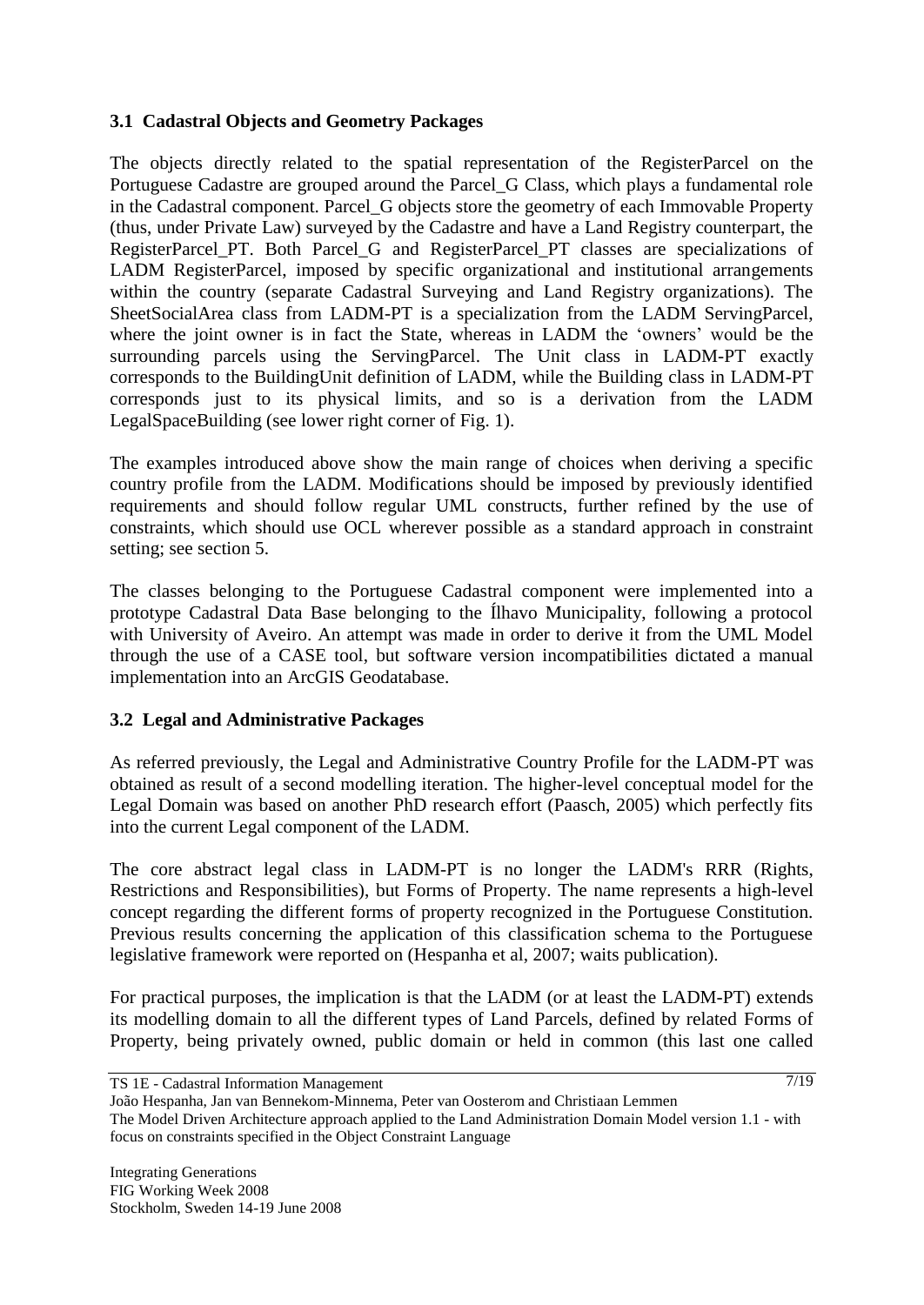"Baldios" in Portugal). Another important implication is that LADM-PT is not any longer restricted to those Land Parcels which can be registered in the Land Register. This fact has also major impact at the organizational level, once the number of actors to consider in a full implementation substantially increases, especially at governmental level.

## 3.2.1 Modelling the Legal Domain

The high-level classification schema for the Legal Domain considers based on (Paasch, 2005) a bi-axial system defining four quadrants, each typifying a specific legal space:

- I Quadrant: Rights regulated from Public Law, considered from the Positive Side. Abstract class is called "Public Advantage";
- II Quadrant: Restrictions regulated from Public Law, considered from the Negative Side. Abstract class is called "Public Regulation";
- III Quadrant: Restrictions regulated from Private Law, considered from the Negative Side. Abstract class is called "Encumbrance";
- IV Quadrant: Rights regulated from Private Law, considered from the Positive Side. Abstract class is called "Appurtenance".

In this schema, the Positive Side refers to the powers granted by each Right, while the Negative Side refers to the restrictions and responsibilities imposed by each Right. Considering a future implementation, only the positive side needs to be stored and then the negative side is implied. In a traditional Cadastral System, only Real Rights and related restrictions shall be considered, once they are subject to registration in most jurisdictions (both originating from Common Law or the Civil Code legal traditions). However, Real Rights just concern privately owned land parcels, leaving out all the terrain under Public Domain. The schema above allows for the consideration of Rights (and related restrictions) arising from Public Law, extending the legal space to the broader domain of Land Administration.

The current version of the LADM-PT, reflecting previous work by Paasch, still gives a larger focus to Real Rights defined in Portuguese legislation, thus the IV Quadrant is defined in greater detail.

The current version does not define yet how specific Public Regulation classes (II Quadrant) shall be represented spatially, once they can overlap a number of Land Parcels under private ownership (where IV and III Quadrant Rights and Restrictions apply). Research being done in the context of PhD and MSc studies will address issues related to the conceptual mapping of the legal space quadrants to the physical space of Land Parcels.

## 3.2.2 An Integrated Legal Model

The class diagram in Fig. 2 depicts the core relationship of people with land through rights, using the basic LADM colour schema (shown in the legend), for the specific case of a

TS 1E - Cadastral Information Management

João Hespanha, Jan van Bennekom-Minnema, Peter van Oosterom and Christiaan Lemmen The Model Driven Architecture approach applied to the Land Administration Domain Model version 1.1 - with focus on constraints specified in the Object Constraint Language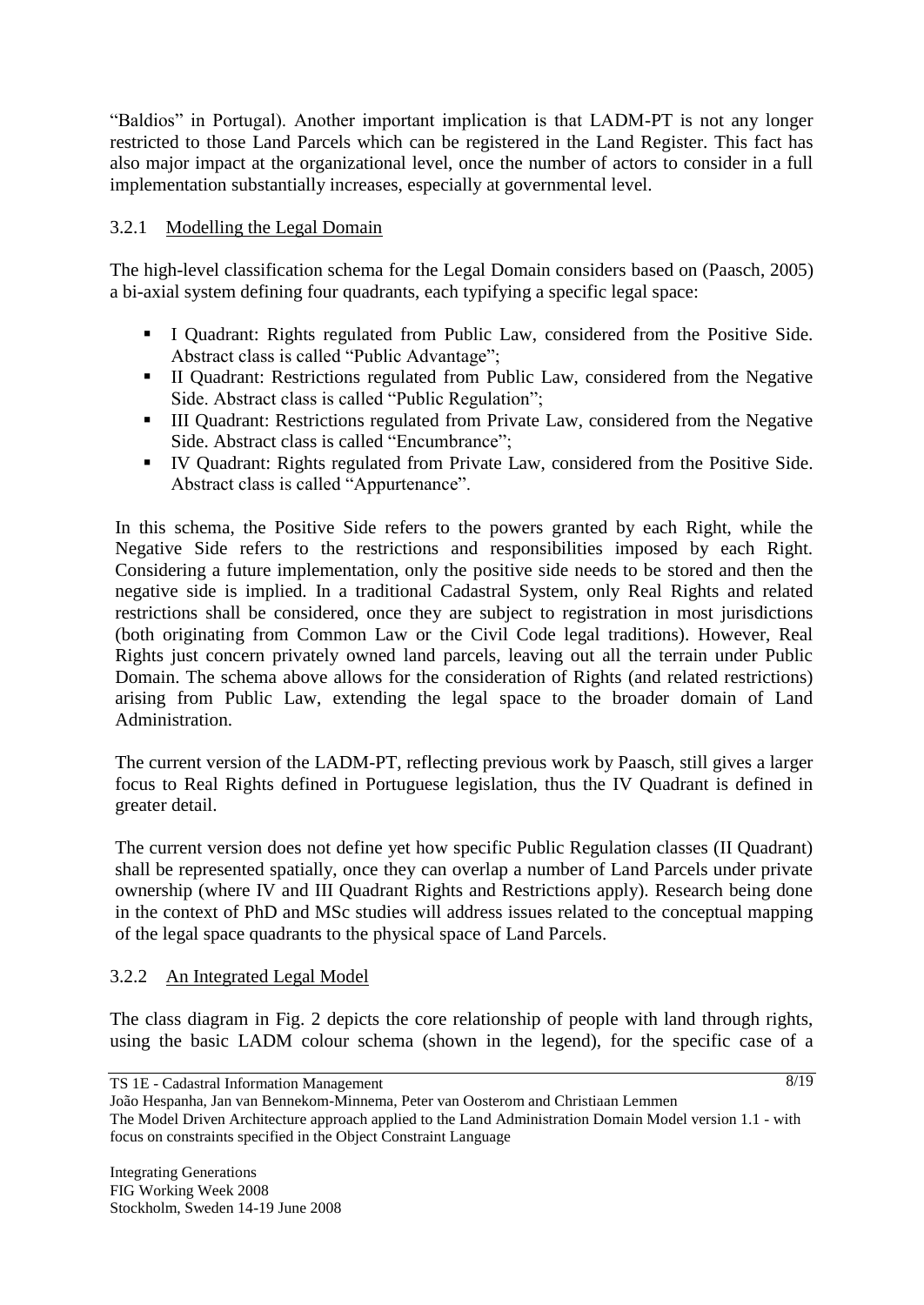Horizontal Property Right. Two different types of legal rights exist in this situation: Horizontal Property (as a Right of Joy) and Common Parts (as a Common Right). Both Right of Joy and Common Right are abstract classes representing specializations of Ownership, according Paasch's detailed level classification (see identification of super-class on the upper right corner of each class on Fig. 2).



**Figure 2** - LADM-PT Integrated Country Profile: Horizontal Property

TS 1E - Cadastral Information Management

9/19

João Hespanha, Jan van Bennekom-Minnema, Peter van Oosterom and Christiaan Lemmen The Model Driven Architecture approach applied to the Land Administration Domain Model version 1.1 - with focus on constraints specified in the Object Constraint Language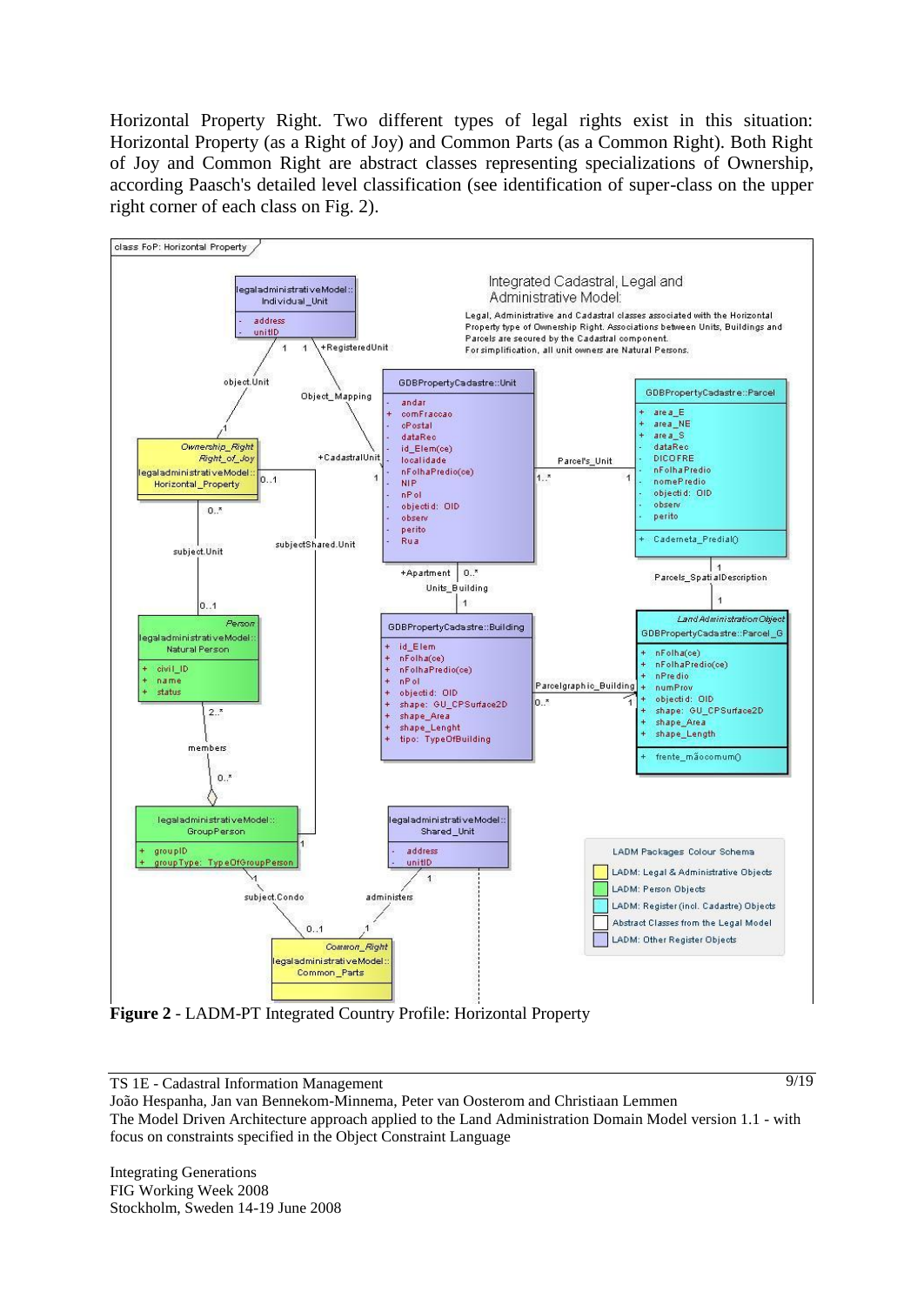The Horizontal Property Right is held by a single Natural Person (in this diagram) which is the subject of the Right, the object being an IndividualUnit (a special type of BuildingUnit in the LADM), typically an apartment in a residential building. On the cadastral component side, depicted on Fig. 2 through identification of the related package (GDBPropertyCadastre), each Unit should be related both to a Parcel (including the entire land surface held in common) and a Building (where the Unit should be spatially included). The Building should be also spatially bounded by the spatial representation of the Parcel (object Parcel\_G).

The Common Parts Right respects all the Unit"s individual owners (or owners assembly), in this way the subject is of the Group Person type. Corresponding object is the SharedUnit (another special type of BuildingUnit in LADM), which comprehends all the parts held in common within the Building and its surroundings, like access corridors, elevators, car parking space, the roof of the building and other premises. Currently, this is just a Land Registry object and does not have a spatial representation in the Cadastre.

The final version of the Integrated Country Profile (LADM-PT) shall have a specific diagram for each of the identified types of Rights, including those on the  $I<sup>st</sup>$  and  $II<sup>nd</sup>$  Quadrants, while currently only IV<sup>th</sup> Quadrant Real Rights were modelled.

## **4. APPLYING THE MDA APPROACH**

Current research efforts at Delft University of Technology aim to develop a Computer Aided Software Engineering (CASE) tool including a number of features from the MDA approach, which can support a development team implementing a specific LADM Country Profile.

This tool should perform a Model Transformation referred as Model-to-Text (Eclipse Project page), where the initial UML Model expressed as an XML Metadata Interchange (XMI) file shall be translated to a SQL text file with a set of Data Definition Language (DDL) commands. In order to achieve a successful transformation, the original LADM-PT should be previously transformed into a Platform Specific Model (PSM). This implies that decisions must be taken regarding the hardware and software platform on which the model will be implemented.

The first beta version will parse XMI files produced by Enterprise Architect software, which is being used in INSPIRE and ISO initiatives. The tool will use a Spatial UML Profile complying with the Simple Features for SQL standard (OGC, 2006) in order to generate a SQL script compatible with the open source PostgreSQL database (with PostGIS spatial extensions).

Our Model Transformation will operate in two main steps:

 The UML Model, this input encoded in an XMI file, will be parsed into an internal Object Oriented representation. This will include a number of components, namely

TS 1E - Cadastral Information Management

 $\sqrt{10/19}$ 

João Hespanha, Jan van Bennekom-Minnema, Peter van Oosterom and Christiaan Lemmen The Model Driven Architecture approach applied to the Land Administration Domain Model version 1.1 - with focus on constraints specified in the Object Constraint Language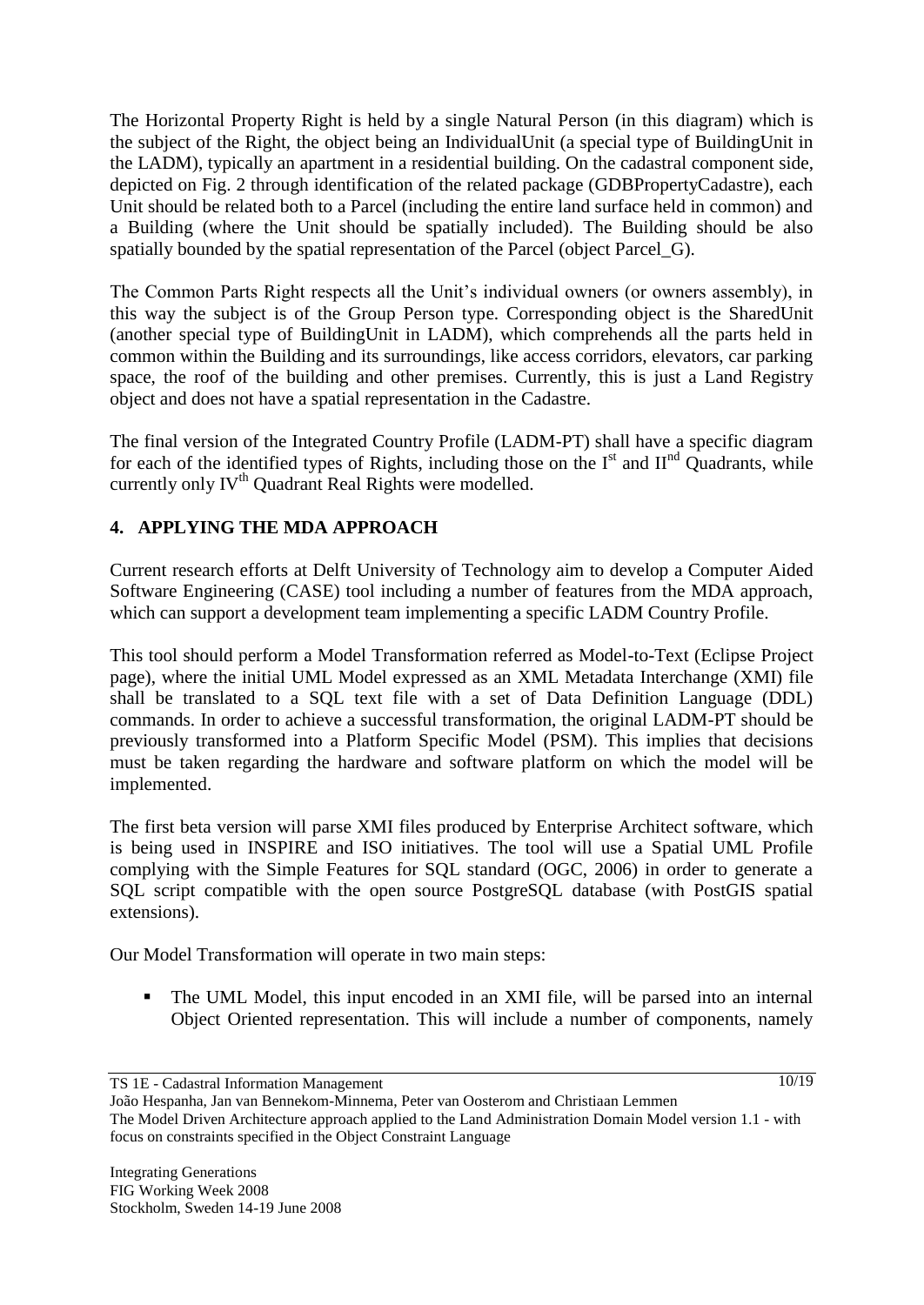the database schema generation, the OCL constraints processor and (possibly) an OCL queries generator;

• The internal Object Oriented representation, also called the Abstraction Layer (Bauer, 2007) in Object/Relational Mapping literature, will be used as the source for the generation of the database schema, through support of a properly set up Hibernate Spatial project.

The Integrated Development Environment of choice is the open source Eclipse platform, offering powerful tools which can assist in the coding phase, like JAXP for XMI parsing (JAXP, 2007) or the Hibernate Tools (Hibernate, 2007). At the present stage, existing solutions are being tested against a test data set representing a small part of the previously described Cadastral Component (sub-section 3.1).

Parallel to the experiments with model transformation in the Eclipse environment, a master thesis project is currently being executed with regard to the transformation possibilities that are offered by the aforementioned Enterprise Architect (EA) software. These possibilities are investigated in a prototype, which is aiming at implementing the Survey Package of the LADM in a PostgreSQL/PostGIS environment. Enterprise Architect offers a significant amount of functionality with regard to UML modelling.

The model transformation adjustment possibilities in EA are also considerable, although many specifications for these transformations are left to the EA user (programmer), only basic transformations are standard provided. Transformations from the platform independent (source, object oriented) to the platform specific viewpoint (target, relational database) are conducted in EA with *transformation definitions*, for a specific type of conversion, for example from UML to a "PostgreSQL" environment. Transformation definitions consist of a number of specific *conversion templates* for UML elements, for example some of the elements that are relevant to database platform specific implementation: Class (to Table), Attribute (to Column), and Connector (to relationship or intersection tables). In addition, EA offers a *Software Developers Kit*, which allows for using program units in the transformation, to fine-tune the transformation in subsequent cycles. With the transformation definitions and the EA software development kit, a prototype has been build that can automatically perform the transformation from an object oriented PIM to a PSM, targeting a relational PostgreSQL database (see Figure 3, respectively left and right side). This transformation is based on a number of *MDA transformation rules*, or implementation decisions. Take for example the MDA transformation rule with regard to the stereotype classes  $\leq$ enumeration $\geq$  and <<CodeList>>, both used in the LADM for indicating a list of allowed values. Two implementation alternatives are possible: 1. define a second (look-up) table with the allowed values and define foreign key constraint from the original table to the look-up table, and 2. add a check constraint on the attribute and hard code in the check the allowed values. What to choose? As enumeration types are considered to be part of the model (application schema) and code lists are considered to be part of the application (registration) they might be treated differently by the MDA transformation rule.

TS 1E - Cadastral Information Management

João Hespanha, Jan van Bennekom-Minnema, Peter van Oosterom and Christiaan Lemmen The Model Driven Architecture approach applied to the Land Administration Domain Model version 1.1 - with focus on constraints specified in the Object Constraint Language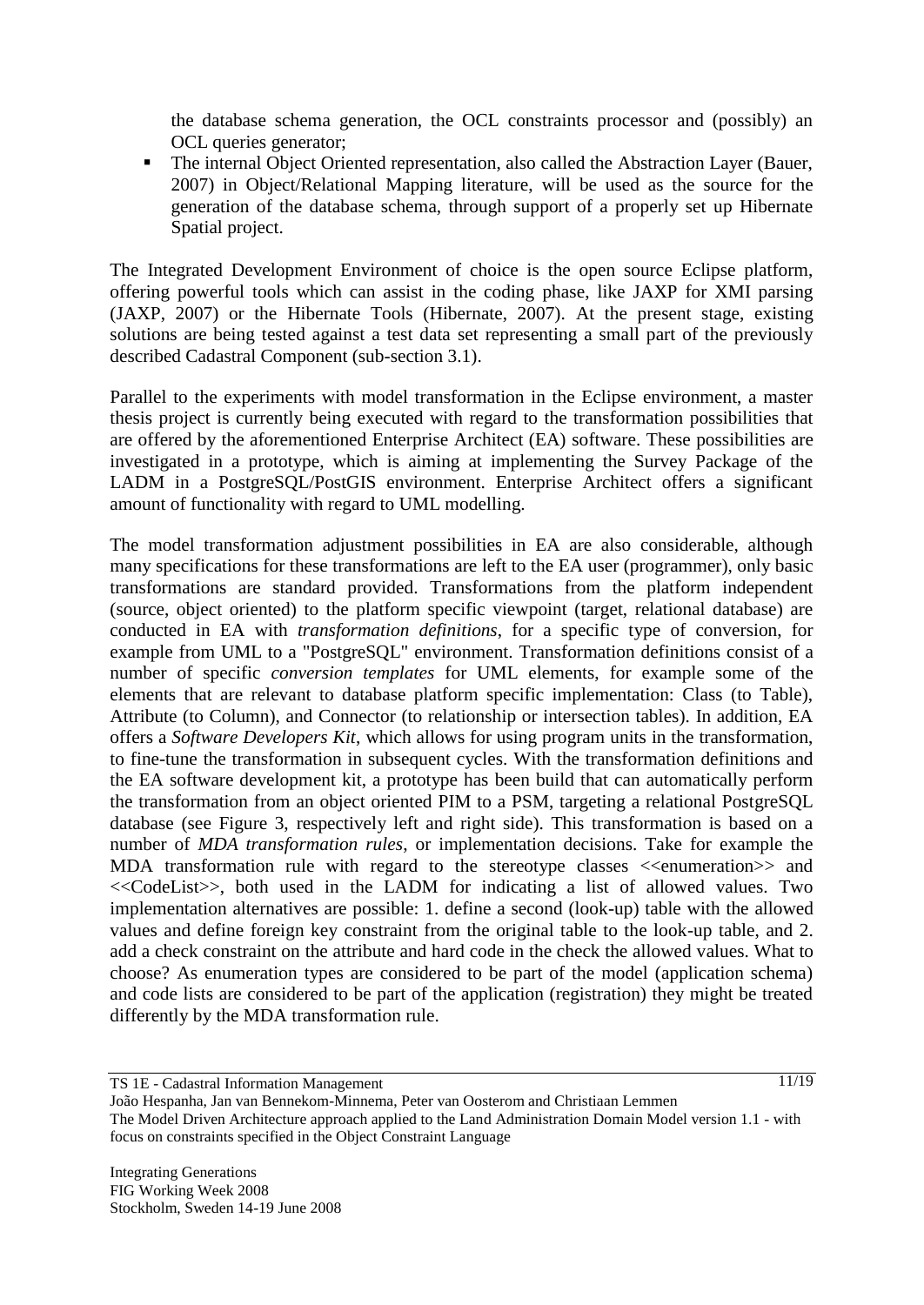We therefore propose to have the following MDA transformation rules: for  $\leq$ enumeration $\geq$ we use method 2 (check constraint with hard code values, as the values are fixed) and for <<CodeList>> we use method 1 (look-up table with initial values as indicated in the LADM, but with the final application administrator responsibility for maintaining the allowed values in a registry). Figure 3 shows that  $\ll$ enumeration  $\gg$  class "Quality", with attributes "local" and "gnss" from the UML model (left side) has been converted into a check constraint "check quality" in a database table model (right side). Note: the check constraint is defined as "quality IN ( 'local', 'gnss')". The <<CodeList>> SurveyDocumentType has been converted into a lookup table "codelist\_surveydocumenttype", and a DDL script to insert the initial values into the lookup table has been created.



**Figure 3** - EA Model Transformation: from PIM (left) to PSM (right)

The offered flexibility also enables the generation of spatial attributes in PostGIS based on attributes defined by datatypes according to the OGC SFS/ISO 19107 standard (ISO/TC211, 2003), for example the SurveyPoint attributes locationMeasured and locationTransfered of the standard datatype "GM\_Point" are converted to PostGIS datatype POINT, including spatial indexes and constraints. Another example is the conversion of one super class (SourceDocument) and two sub classes (LegalDocument and SurveyDocument) into two implemented tables (legal\_document and survey\_document), where all attributes (code, name,

Integrating Generations FIG Working Week 2008 Stockholm, Sweden 14-19 June 2008

TS 1E - Cadastral Information Management

João Hespanha, Jan van Bennekom-Minnema, Peter van Oosterom and Christiaan Lemmen

The Model Driven Architecture approach applied to the Land Administration Domain Model version 1.1 - with focus on constraints specified in the Object Constraint Language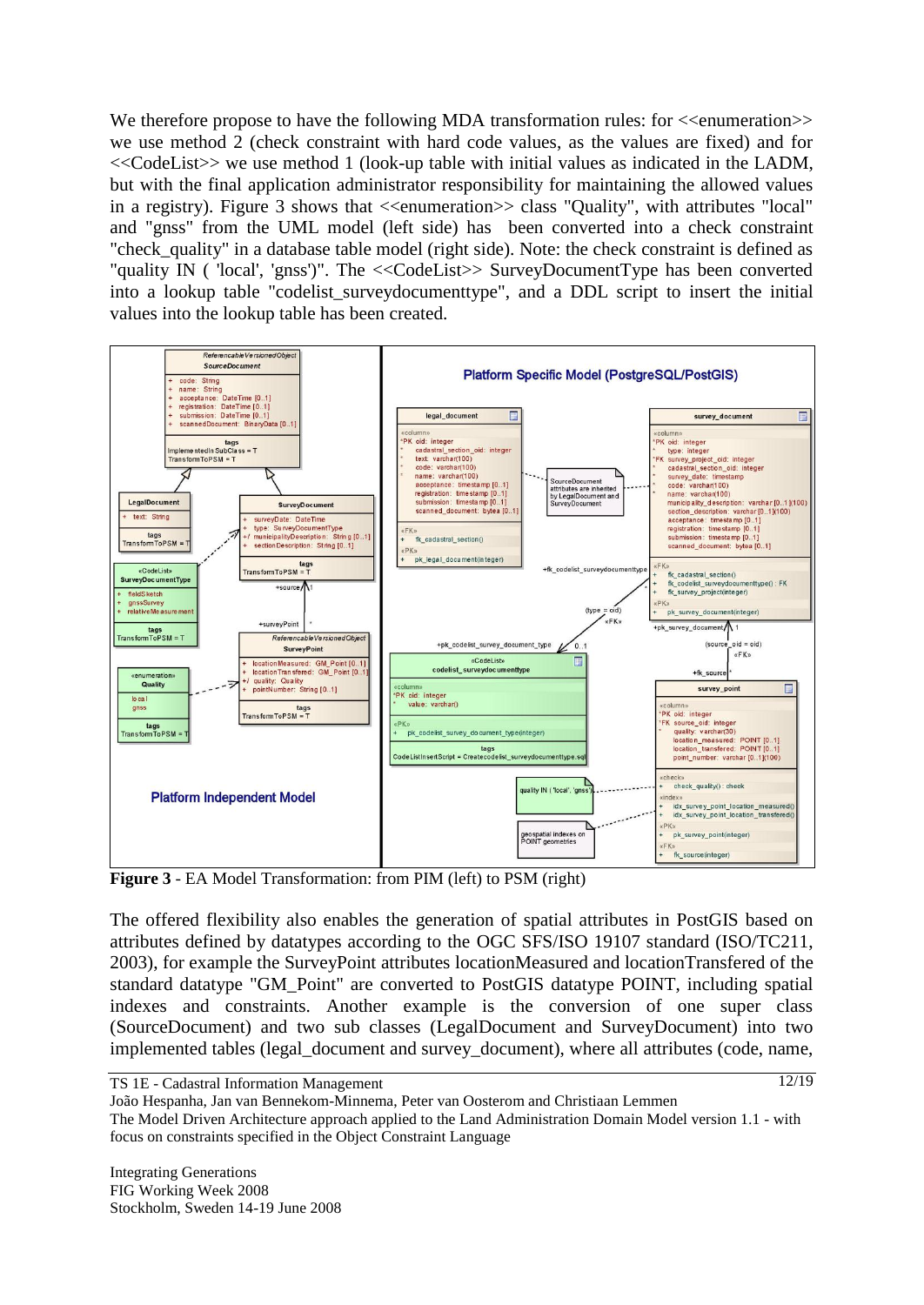acceptance, registration, submission, scannedDocument) and outbound foreign keys (fk\_cadastral\_section) are inherited.

# **5. OCL SUPPORT UNDER THE MDA APPROACH**

Constraints in information systems can be defined and implemented in many different ways, where constraints are not always an integral part of the system. This will allow the constraint validation to be avoided and bypassed, which negatively affects data integrity. Often the constraints are defined at the implementation phase, making communication about constraints quite complex and cumbersome, as well as the maintenance of constraints in these situations. When constraints are described in a natural language, although highly understandable for layman, the disadvantage is that these constraints very easily lead to ambiguities in semantics, and in implementation. A formal description of constraints is required at the beginning of the development lifecycle.

UML, an Object Management Group (OMG) standard for modelling information systems (OMG. 2007a, 2007b), although powerful in describing and visualizing systems from a Platform Independent and Platform Specific Viewpoint, is not capable of modelling every kind of constraint. The Object Constraint Language (OCL, OMG. 2006b) is a formal language, which has been defined as an extension to UML. OCL enables the specification of those constraints, which cannot easily be recorded in UML, in an unambiguous manner. In the definition of OCL, one of the goals was to keep OCL easy to read and write, resembling the English natural language. OCL is a descriptive language which does not change anything to the model, nor does it specify the action to be taken when the constraint is violated.

The formal nature of the OCL, enables the automatic processing and implementation of OCL constraints, and can be used as a query language and it can be used to specify constraints, referring to classes, attributes, associations, and methods. An example of an OCL constraint in the context of Figure 3 is provided here; The constraint CheckQuality involves (instances of) the object *SurveyPoint*, represented by variable p, and its attribute *quality*, stating that a *SurveyPoint* must either be described in *quality* 'local' or 'gnss'.

```
context p.SurveyPoint inv CheckQuality: 
p.quality = 'local' or p. quality = 'gnss'
```
In the field of information system development an increasing interest can be witnessed for documenting constraints in a formal manner, a few examples of these developments and research will be described in the following paragraphs.

As part of Oracle"s Custom Development Method (CDM, Gylseth et al., 2000), business rule (constraint) modelling is described, called CDM Ruleframe, in the context of the CASE tool Oracle Designer. CDM Ruleframe categorized the business rules into the classes related to their implementation in an Oracle database, based on a structure of tables, views, stored packages, procedures, functions and triggers. A transaction management mechanism deals with enforcing rules at the moment of committing the changes of one transaction to the Oracle

TS 1E - Cadastral Information Management

João Hespanha, Jan van Bennekom-Minnema, Peter van Oosterom and Christiaan Lemmen The Model Driven Architecture approach applied to the Land Administration Domain Model version 1.1 - with focus on constraints specified in the Object Constraint Language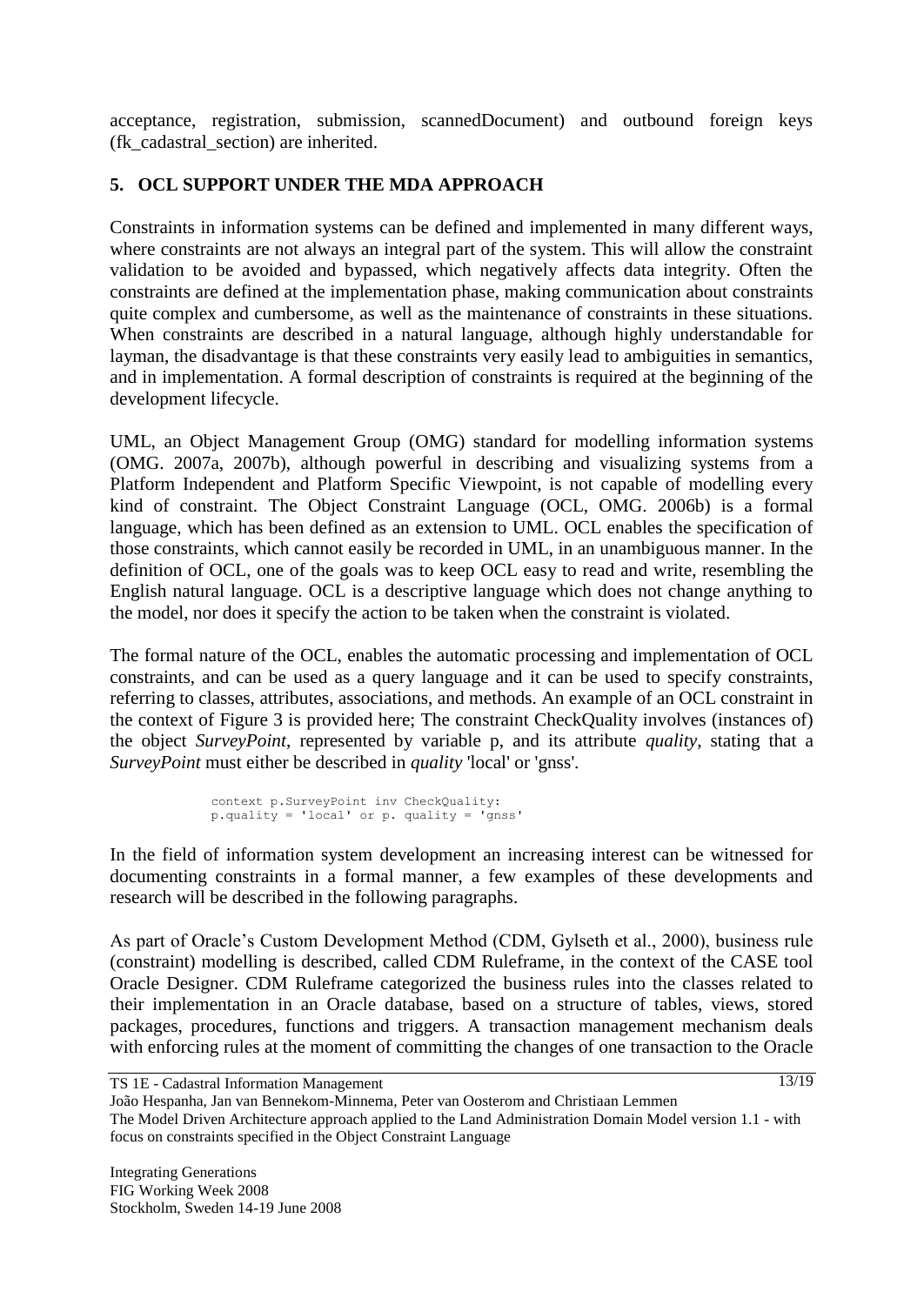database, while message handling takes care of communicating information about rule violation. The classification of business rules from a platform specific viewpoint, as well as the mentioned transaction management mechanism, are assumed to be a possible basis for conversion and implementation of OCL constraints, subject to further research.

The Dresden OCL2 toolkit, maintained by the Software Technology Group at the Technical University of Dresden, contains the OCL2<sup>2</sup>SQL tool (Dresden OCL, 2008) for converting UML models and OCL constraints to SQL statements for the Oracle and PostGIS database. The OCL $2^2$ SQl tool is currently still based on the metamodels of (older) MOF version 1.4 and UML version 1.5. The OCL invariants, described a separate file, are translated to SQL views, which are based on the SQL views for superclasses and their specialised sub-classes. The OCL views can be used in different manners, depending on the constraint evaluation strategy. The Dresden OCL2 toolkit is currently under research; a new infrastructure has been developed on a so-called pivot model, serving as an exchange format for UML/OCL models (Bräuer, M. 2007).

When reviewing the data types and operations that can be used in OCL, one can see that OCL does not directly support the creation of spatial constraints, nor to the spatial datatypes and operations. An extension of OCL (OCL Spatial) was proposed by Pinet (Pinet, et al, 2007). Pinet proposes the integration of the eight Egenhofer binary relationships into OCL (i.e. disjoint, contains, inside, equal, meet, covers, coveredBy, overlap). Part of this proposal was also the definition of a new OCL BasicType, called BasicGeoType. This BasicGeoType is a generalisation of the types Point, Polyline and Polygon, which are used in UML to specify the geometry attributes of classes. For code generation based on these OCL and UML definitions, the abovementioned Dresden OCL2<sup>2</sup>SQL tool was proposed to be extended. The syntax of a OCL function would be "A.Egenhofer topological relation(B)" and an OCL invariant could look like this (A being a class with an association B) :

> context A inv: not ( self.geometry. Egenhofer topological relation (self.B.geometry))

Enterprise Architect supports the recording of OCL, OCL constraints can be stored and validated in the platform independent model at the level of class, attribute and relationship (e.g. generalization, association). When a MDA transformation is performed, based on the standard available DDL transformation template, the OCL constraints are not propagated nor converted to the platform specific model, requiring the EA user to manually copy these constraints, as well as defining the code (DDL) to implement these in the RDBMS. The EA transformations can be adjusted and extended, partly based on EA Software Development Kit, which is now subject for further research. The conversion/implementation of PIM objects to elements play a role in the transformation rules for OCL constraints. For example class "SurveyPoint" has been converted to table "survey\_point", which has an impact on the OCL syntax.

TS 1E - Cadastral Information Management

 $\frac{14}{19}$ 

João Hespanha, Jan van Bennekom-Minnema, Peter van Oosterom and Christiaan Lemmen The Model Driven Architecture approach applied to the Land Administration Domain Model version 1.1 - with focus on constraints specified in the Object Constraint Language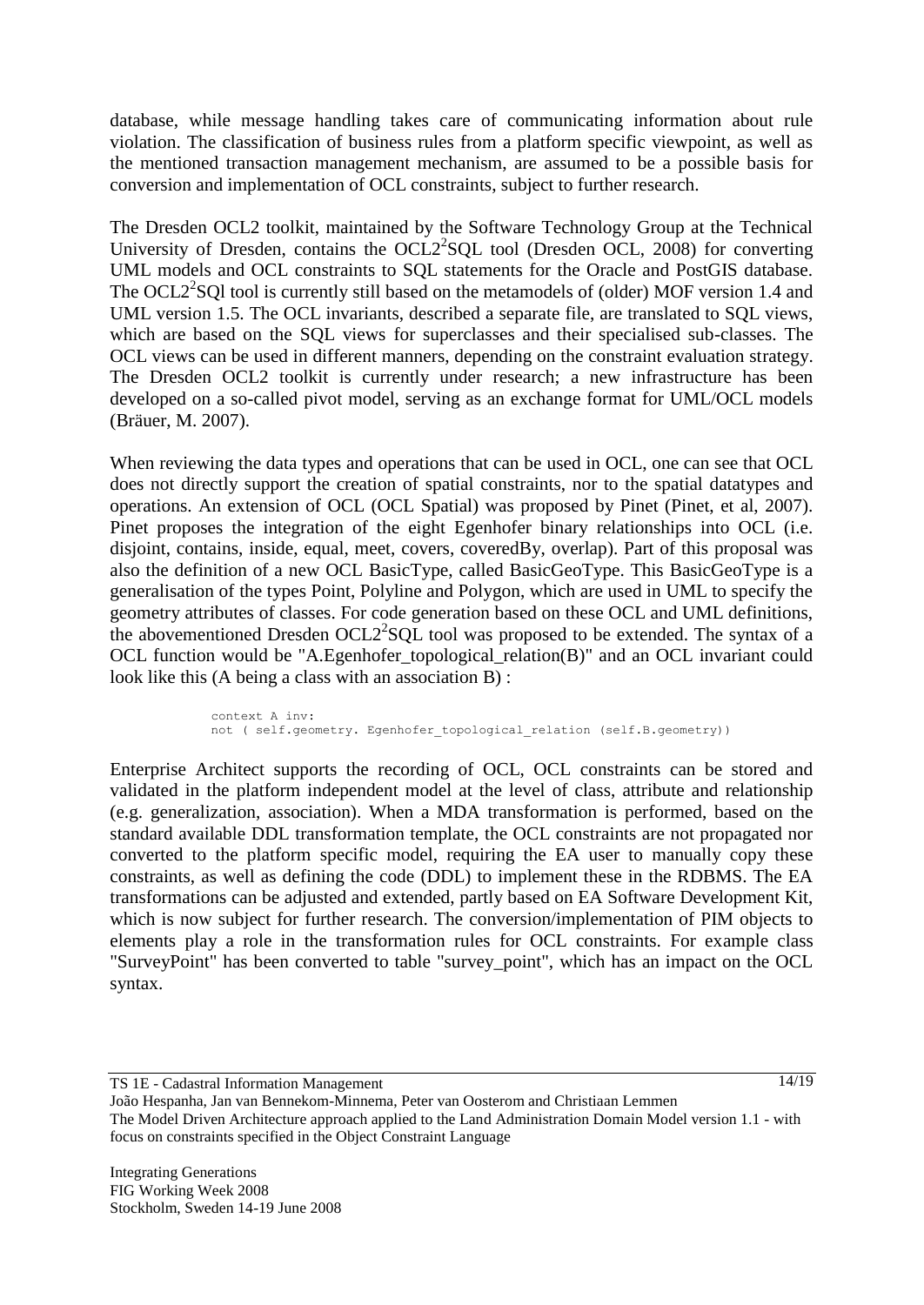### **6. CONCLUSIONS AND RECOMMENDATIONS**

The LADM has been extended with a new type of RegisterObject, namely LegalNetwork (representing the legal space around utility networks). In order to keep the model as simple as possible, a number of subclasses have been removed in case no specific attributes, associations or operations for these subclasses could be defined (in the cases of Person and BuildingUnit). An important change in the LADM version 1.1 is the fact that the model is now fully compliant with the INSPIRE Generic Conceptual Model (based on ISO 19107 Spatial Schema and the use of the VersionObject class). It has further been illustrated how a Country Profile for Portugal has been developed: the LADM-PT.

Some useful advice concerning the derivation of a Country Profile from LADM, following research results so far, is summarized bellow:

- Gather all existing, country specific, information concerning each of the LADM package-related domains; together defining the main technical, administrative and legal requirements;
- If a computer based (legacy) data model already exists, it will be most useful to depict it using UML Class Diagrams. Current MDA software can offer reverse engineering capabilities which can support this task;
- Core object classes should be assessed first, looking for direct matches from the LADM to the Country Profile. A complete match includes not only Class descriptions but also its associations in the UML Diagram;
- A Country Profile will use a subset of LADM Classes (although certain Classes should be considered mandatory) and can define a number of new Classes, using all the available specialization mechanisms in UML;
- A small number of iterations are expected in order to achieve a stable version of a Country Profile. Intermediary versions should be discussed among LADM and Country experts, which should constitute multidisciplinary teams (lawyers, surveyors and computer experts were among those involved on the Dutch-Portuguese team defining LADM-PT).

Regarding the CASE Tool being developed and tested on the LADM-PT Country Profile, one of its main advantages is to generate and make accessible an Abstraction Layer which can be extended in order to implement additional functionalities, namely a query and analysis user interface. Care should be taken, however, regarding performance issues, once a number of functionalities can be directly implemented to the database (the schema, stored procedures and triggers, etc.) which will run faster using standard database facilities.

The preliminary conclusions of the EA prototype are that the transformation definitions and the EA software development kit facilitate a fully automatic conversion of object oriented models (UML) to a relational (spatial) database model (PostGIS), for the MDA transformation rules that have been investigated (with regard to classes, attributes, datatypes and relationships). However, the fine-tuning of these transformations in the commercially

TS 1E - Cadastral Information Management

João Hespanha, Jan van Bennekom-Minnema, Peter van Oosterom and Christiaan Lemmen The Model Driven Architecture approach applied to the Land Administration Domain Model version 1.1 - with focus on constraints specified in the Object Constraint Language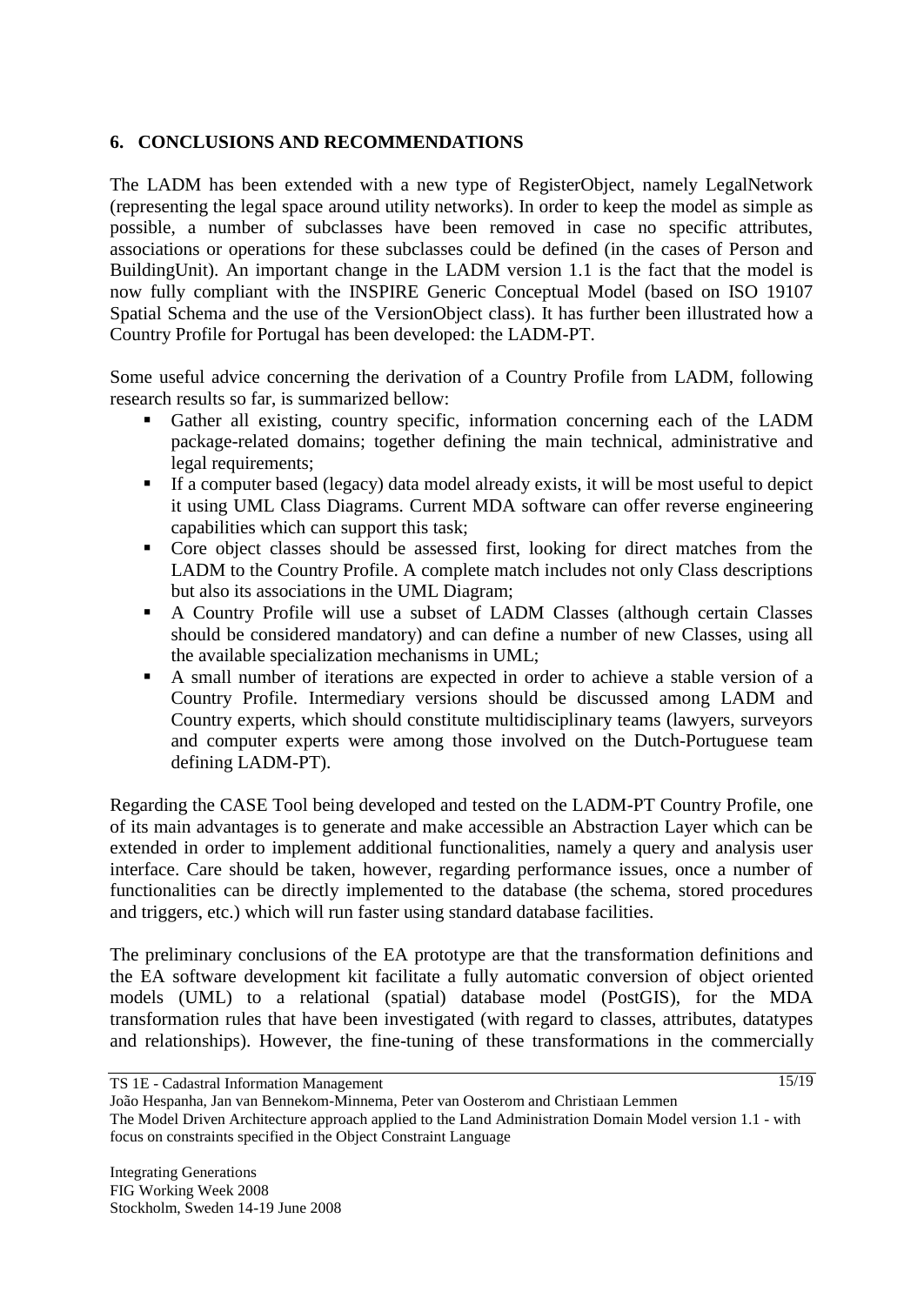available tool EA requires a lot of (programming) input. Specific EA related characteristics require a peculiar approach to generation of, for example, views (a stereotype of class) and stored procedures (a class method), which are envisioned to play a role in the OCL approach.

No MDA tools can be found that are fully capable of generating platform specific code for OCL constraints (e.g. for an Oracle or PostgreSQL/PostGIS database). Further research is being performing in applying and extending possibilities with regard to OCL, with regard to the classification of OCL constraints from a platform specific/implementation viewpoint, and the definition of some (semi-) automatic MDA transformation rules.

## **REFERENCES**

Bauer, C. & King, G. *Java Persistence with HIBERNATE*. Manning Publications Co., 2007, 880 pp.

Bräuer, M. 2007. *Design and Prototypical Implementation of a Pivot Model as Exchange Format for Models and Metamodels in a QVT/OCL Development Environment*. Großer Beleg MSc Diploma-Thesis, Dresden Technical University.

Lemmen, C. and Oosterom, P. *Version 1.0 of the FIG Core Cadastral Domain Model.* XXIII International FIG congress, Munich, October 2006, 18 p.

Dresden OCL, How to use OCL22SOL, <http://dresden-ocl.sourceforge.net/usage/ocl22sql/index.html>Accessed on 2008/01/29

Eclipse Project page, <http://www.eclipse.org/projects/listofprojects.php>

Gaševic, D.; Djuric, D. & Devedžic, V. *Model Driven Architecture and Onthology Development*. Springer Berlin Heidelberg, 2006

Gylseth, S.; Jellema, L.; Muller, S.; Davelaar, S. & Van Kooten, T. 2000. *Design and Generation of Multi-Tier Web Applications*. CDM Standards and Guidelines Library Volume 2 (Release 6.0.0).

Henssen, J, 1995, *Basic principles of the main cadastral systems in the world*, FIG Commission 7, WG Cadastre 2014, Seminar on Modern Cadastres and Cadastral Innovations, Delft, The Netherlands, May 1995.

Hespanha, J.P.; Oosterom, P.; Zevenbergen, J. and Dias G.P., 2006. *A Modular Standard for the Cadastral Domain: Application to the Portuguese Cadastre*. Computers, Environment and Urban Systems, 2006, 30, 562-584.

 $16/19$ 

João Hespanha, Jan van Bennekom-Minnema, Peter van Oosterom and Christiaan Lemmen The Model Driven Architecture approach applied to the Land Administration Domain Model version 1.1 - with focus on constraints specified in the Object Constraint Language

TS 1E - Cadastral Information Management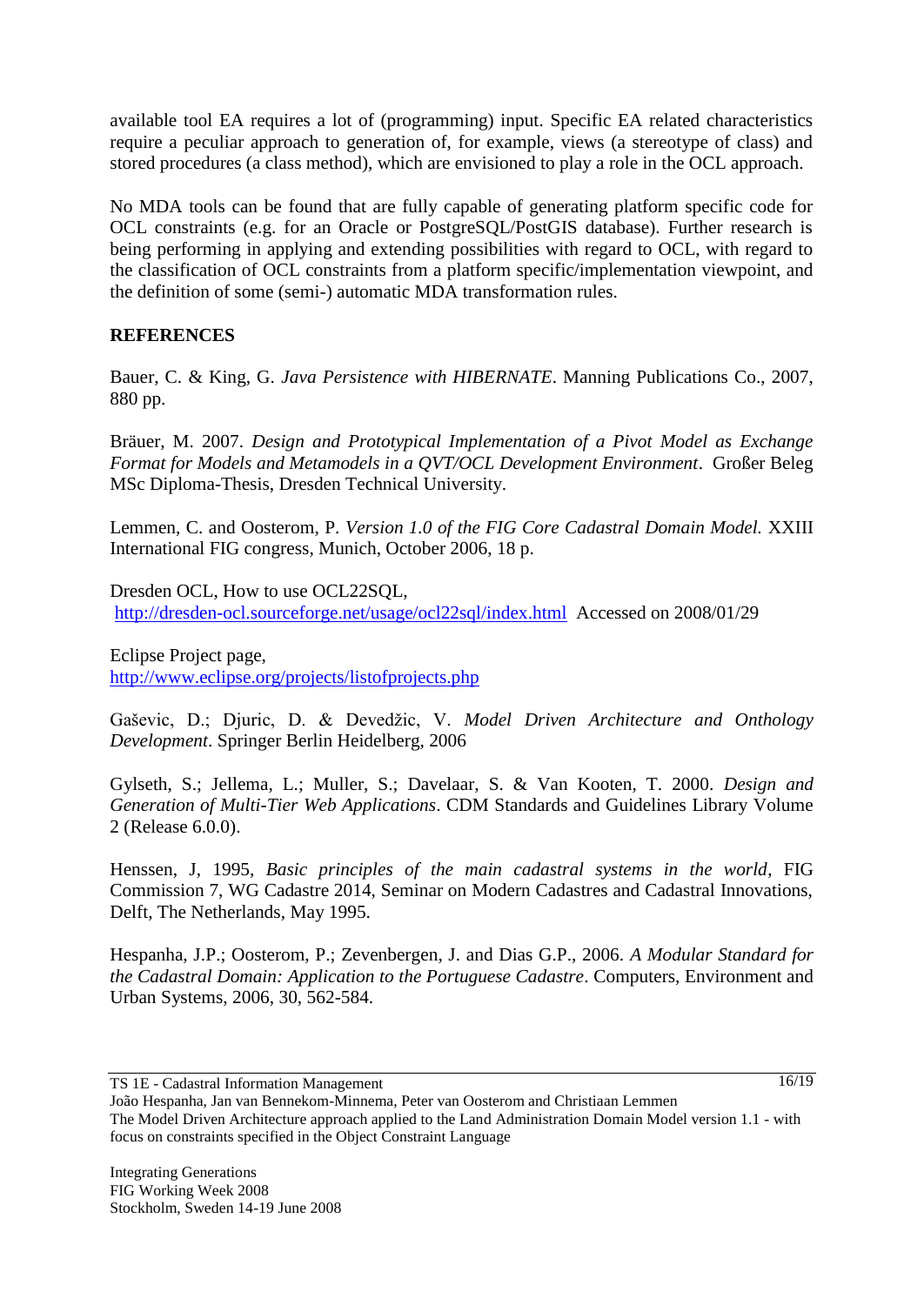Hespanha, J.P.; Jardim M.; Paasch, J.; Zevenbergen, J. *Modelling Legal and Administrative Cadastral Domain – Implementing into Portuguese Legal Framework*. Submitted for publication to JCL on Sept. 2007.

Hibernate Tools Reference Guide (online), [http://www.hibernate.org/hib\\_docs/tools/reference/en/html/index.html](http://www.hibernate.org/hib_docs/tools/reference/en/html/index.html) Accessed on 2008/01/30

IPCC, 1996. *Programa de Concurso e Caderno de Encargos para a Execução do Levantamento Cadastral nos Concelhos de Ovar, Murtosa e Estarreja*. Document belonging to International Public Tender no. 7/96 from IPCC.

ISO/TC211 (2003) *International Standard ISO19107 Geographic information - Spatial schema*.

JAXP Reference Implementation,<https://jaxp.dev.java.net/> Accessed on 2008/01/30.

Kaufmann, J and Steudler, D, 1998, *Cadastre 2014 - A vision for a future cadastral system*, FIG, 1998.

Mendes, I. P. 2003. *Código de Registo Predial - anotado e comentado com formulário*. Livraria Almedina - Coimbra

OGC. *OpenGIS Implementation Specification for Geographic Information – Simple feature access – Part 2: SQL Option*. Open Geospatial Consortium, Oct. 2006.

OMG. 2007a. *Unified Modeling Language: Infrastructure version 2.1.1*. (formal/07-02-06)

OMG. 2007b. *Unified Modeling Language: Superstructure version 2.1.1*. (formal/2007-02- 05)

OMG. 2006b. *Object Constraint Language Version 2.0*. (formal/06-05-01).

Oosterom, P.; Lemmen, C.; Ingvarsson, T.; Molen, P.; Ploeger, H.; Quak, W.; Stoter, J. & Zevenbergen, J.,2006. *The Core Cadastral Domain Model*. Computers, Environment and Urban Systems, 30, 627-629.

Paasch, J.M. *Legal Cadastral Domain Model – An Object-oriented Approach.* Nordic Journal of Surveying and Real Estate Research, 2005, 2, 117-.

Pinet, F.; Duboisset, M. & Soulignac, V. 2007. *Using UML and OCL to maintain the consistency of spatial data in environmental information systems*. Environmental Modelling & Software 22:pp. 1217-1220.

TS 1E - Cadastral Information Management

João Hespanha, Jan van Bennekom-Minnema, Peter van Oosterom and Christiaan Lemmen The Model Driven Architecture approach applied to the Land Administration Domain Model version 1.1 - with focus on constraints specified in the Object Constraint Language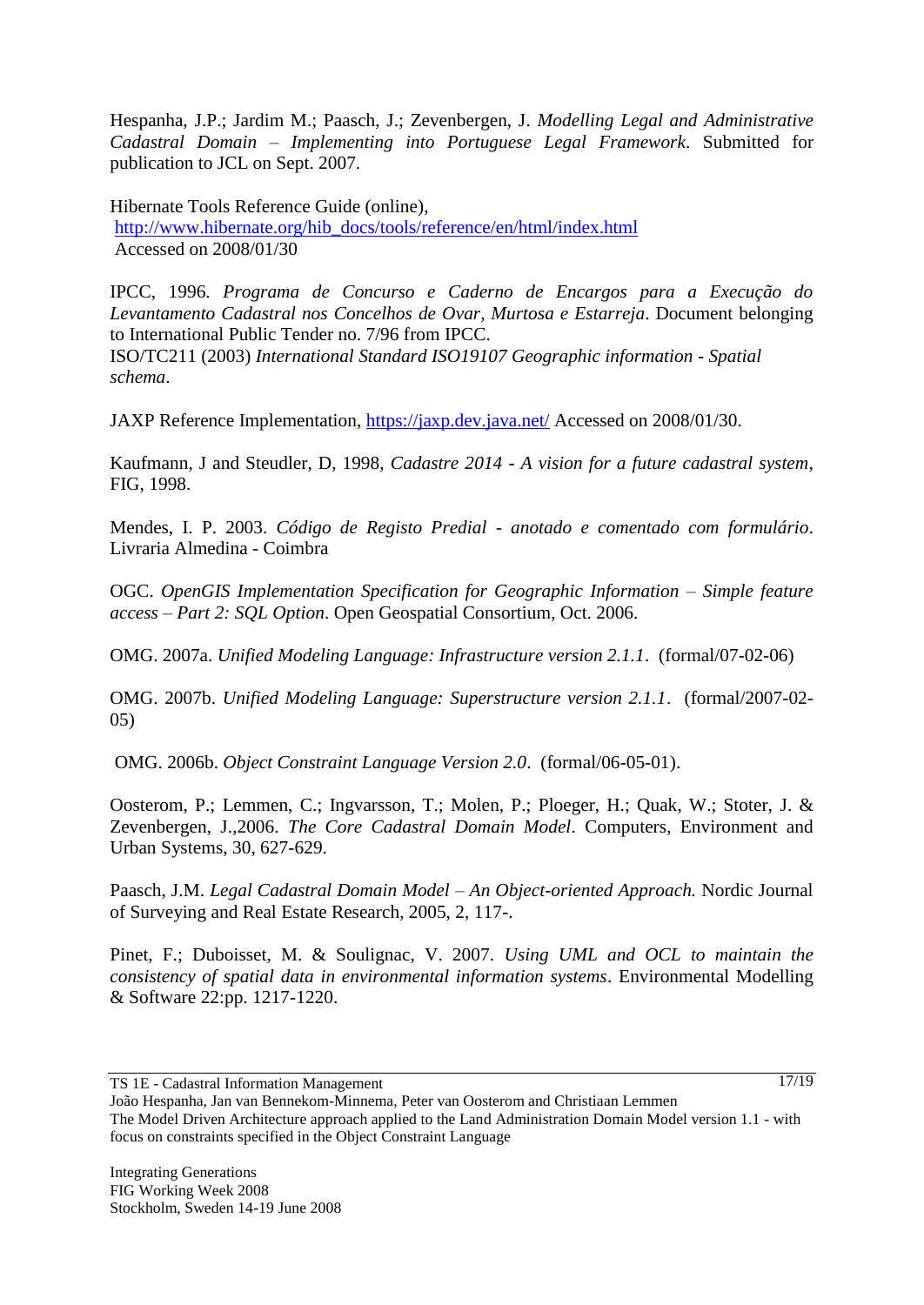### **BIOGRAPHICAL NOTES**

**João Paulo Hespanha** holds a MSc in Integrated Geoinformation Production of ITC – Enschede (The Netherlands). From 1997 he is an adjunct professor at the Technology and Management Polytechnic School of Águeda, University of Aveiro, Portugal. He has been involved in lecturing and research projects on Cadastre since adoption of project-led education in 2001. From 2004 to the present date he is doing research on modeling in the cadastral domain at Delft University of Technology (OTB).

**Jan van Bennekom-Minnema** holds a BSc of the Technical School in Electrical Engineering (HTS, The Netherlands). Currently he is executing his master thesis project for the GIMA education (Geographical Information Management and Applications), provided by the University of Utrecht, Delft, Wageningen, and ITC. Since 1990, he has been working in many international information system development projects, covering the fields of land registration and cadastre, presently working on behalf of company COWI (Denmark) in Trinidad & Tobago, and Ghana.

**Peter van Oosterom** obtained a MSc in Technical Computer Science in 1985 from Delft University of Technology, The Netherlands. In 1990 he received a PhD from Leiden University for this thesis "Reactive Data Structures for GIS". From 1985 until 1995 he worked at the TNO-FEL laboratory in The Hague, The Netherlands as a computer scientist. From 1995 until 2000 he was senior information manager at the Netherlands" Kadaster, were he was involved in the renewal of the Cadastral (Geographic) database. Since 2000, he is professor at the Delft University of Technology (OTB) and head of the section "GIS Technology". He is guest editor on Cadastral Systems for the International Journal on Computers, Environment and Urban Systems CEUS.

**Christiaan Lemmen** holds a degree in geodesy of the University of Delft, The Netherlands. He is an assistant professor at the International Institute of Geo-Information Science and Earth Observation ITC and an international consultant at Kadaster International, the International Department of the Netherlands Cadastre, Land Registry and Mapping Agency. He is vice chair of the Working Group on Pro Poor Land Management of FIG Commission 7, "Cadastre and Land Mangement", contributing editor of GIM International and guest editor on Cadastral Systems for the International Journal on Computers, Environment and Urban Systems CEUS. He is secretary of the FIG International Bureau of Land Records and Cadastre OICRF.

TS 1E - Cadastral Information Management

18/19

João Hespanha, Jan van Bennekom-Minnema, Peter van Oosterom and Christiaan Lemmen The Model Driven Architecture approach applied to the Land Administration Domain Model version 1.1 - with focus on constraints specified in the Object Constraint Language